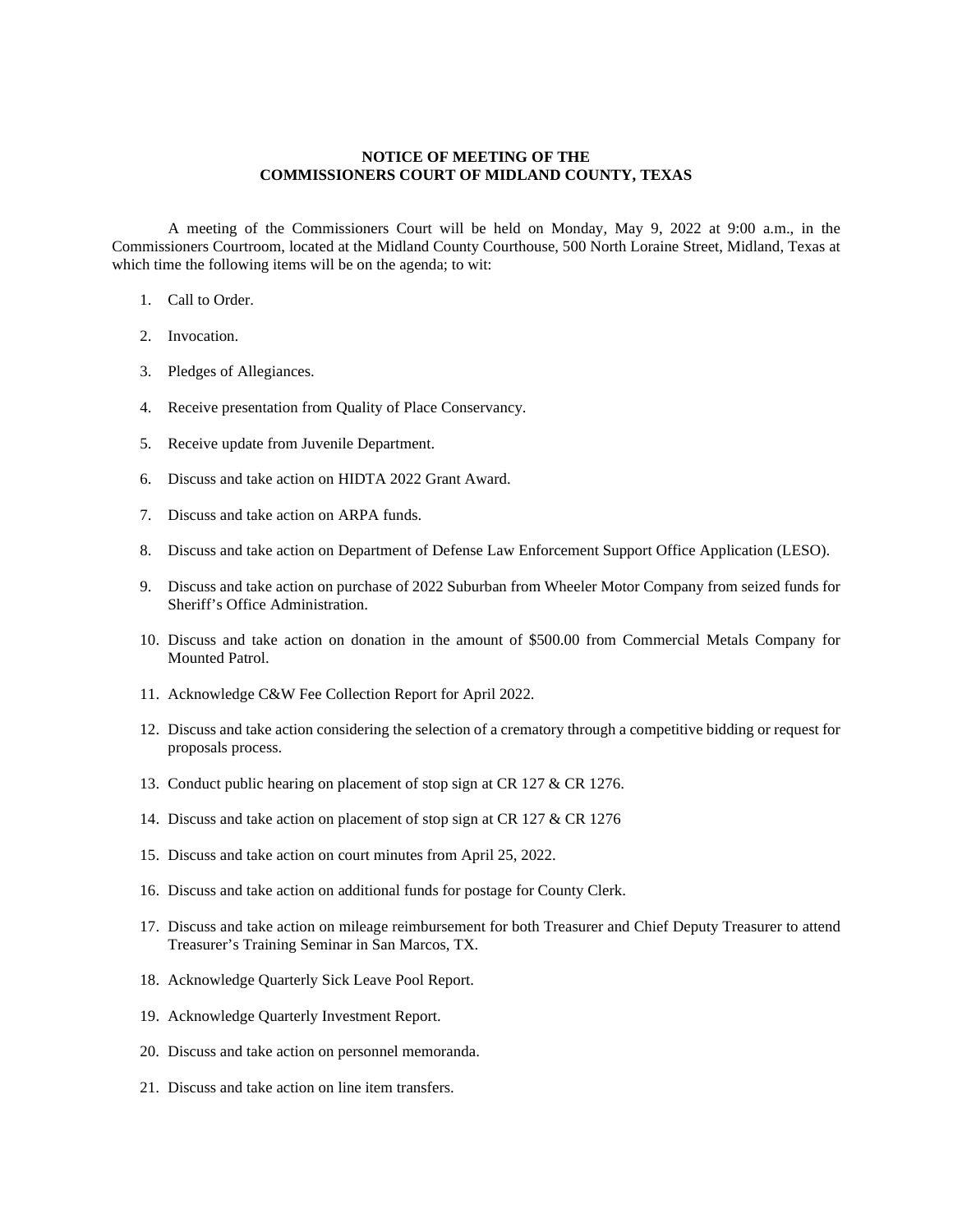- 22. Discuss and take action on bills and wire transfers.
- 23. Discuss and take action on application for Dollar General Youth Literacy Grant.
- 24. Discuss and take action on application for Texas Book Festival Grant.
- 25. Discuss and take action on Bibliotheca cloud library annual subscription renewal.
- 26. Discuss and take action on vehicle policy.
- 27. Discuss and take action on I.T. Operational Network Manager interviews and position.
- 28. Discuss and take action on use of Horseshoe for Midland County Christmas Party.
- 29. Discuss and take action on application for Local Law Enforcement Crime Gun Intelligence Center Integration Initiative Grant #O-BJA-2022-171021.
- 30. Receive report from Public Information Officer.
- 31. Discuss and take action on agreement switching from PiWik analytics solutions to Google analytics.
- 32. Discuss and acknowledge damage and fleet accident reports for March 2022.
- 33. Discuss and take action on Sheriff's Association of Texas Interlocal Agreement.
- 34. Discuss and take action on 791 Purchasing Cooperative Interlocal Agreement and Resolution.
- 35. Discuss and take action on lease agreement with Pitney Bowes for postage machine.
- 36. Discuss and take action on Culligan Bottle Service Agreements for Sheriff's Office & Warrants.
- 37. Discuss and take action reassigning vehicles.
- 38. Discuss and take action on purchase of Tahoe for Patrol.
- 39. Discuss and take action on letter of intent for Tahoe.
- 40. Acknowledge purchase of vehicles by Juvenile Probation.
- 41. Discuss and take action auctioning surplus equipment and furnishings.
- 42. Discuss and take action on additional funds for vehicle fuel for Fairview Cemetery.
- 43. Discuss and take action replacing roof top units at Annex.
- 44. Discuss and take action on donation of house located at 801 N. Fort Worth St. from Midland Gem and Mineral Society.
- 45. Discuss and take action on additional funds to purchase trees for Cemetery.
- 46. Discuss and take action on change orders for LEB expansion.
- 47. Discuss and take action on First Service to replace fill media at Courthouse.
- 48. Discuss and take action on settlement of Cause No. CV-57545.